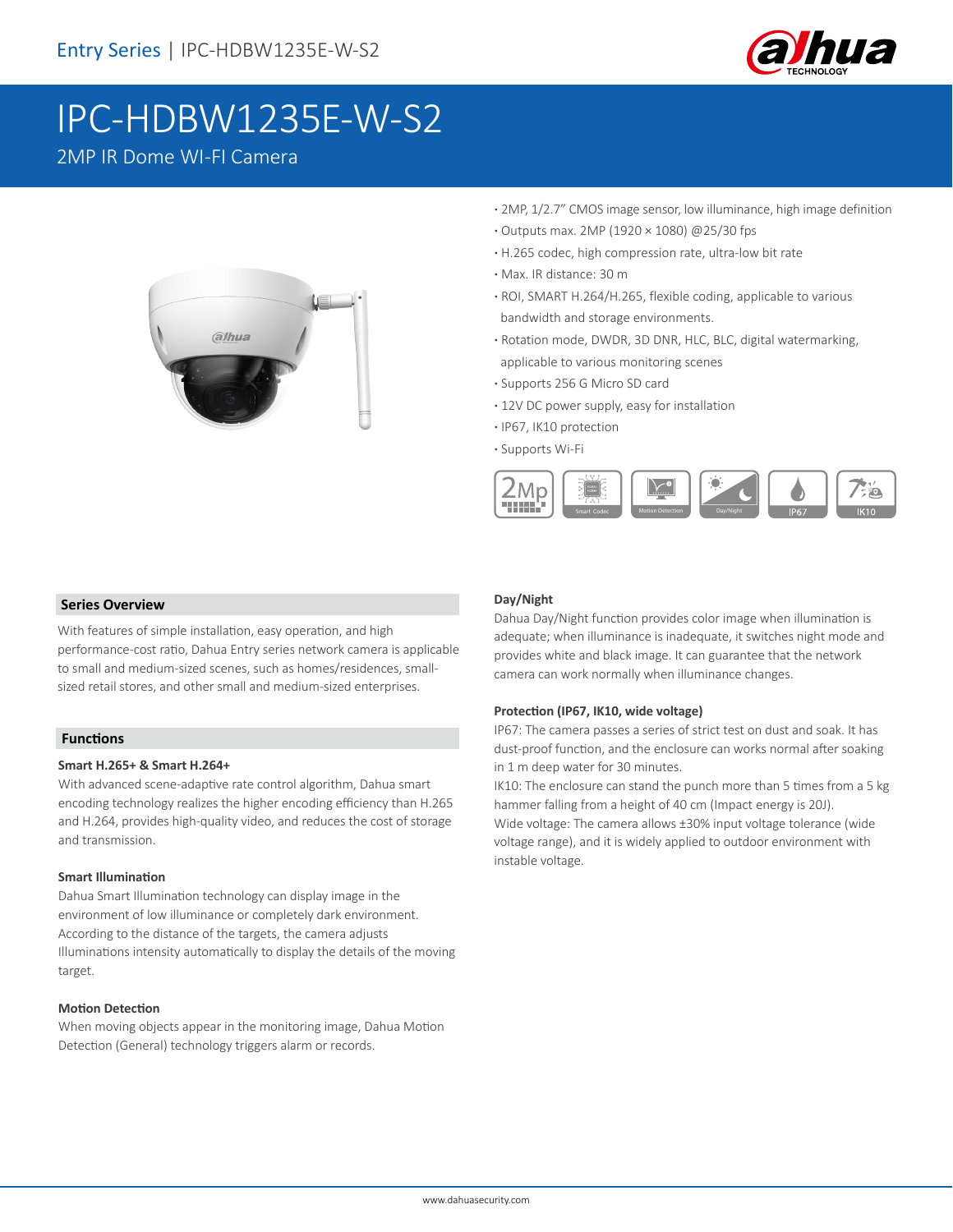### Entry Series | IPC-HDBW1235E-W-S2

### **Technical Specification**

| Camera                          |                   |                                                                                                                                                                                                           |                     |                                |                                         |
|---------------------------------|-------------------|-----------------------------------------------------------------------------------------------------------------------------------------------------------------------------------------------------------|---------------------|--------------------------------|-----------------------------------------|
| Image Sensor                    |                   | 1/2.7"2Megapixel progressive CMOS                                                                                                                                                                         |                     |                                |                                         |
| Max. Resolution                 |                   | 1920 (H) × 1080 (V)                                                                                                                                                                                       |                     |                                |                                         |
| <b>ROM</b>                      |                   | 128 MB                                                                                                                                                                                                    |                     |                                |                                         |
| <b>RAM</b>                      |                   | 128 MB                                                                                                                                                                                                    |                     |                                |                                         |
| <b>Scanning System</b>          |                   | Progressive                                                                                                                                                                                               |                     |                                |                                         |
| <b>Electronic Shutter Speed</b> |                   | Auto/Manual 1/3 s-1/100,000 s                                                                                                                                                                             |                     |                                |                                         |
| Min. Illumination               |                   | Manual 1/30 s<br>1.9231 Lux @F2.0 (Color, 80 IRE); 1.0843 Lux @F2.0<br>(W/B, 80 IRE); 0 Lux (IR on)<br>Manual 1/3 s<br>0.1970 Lux @F2.0 (Color, 80 IRE); 0.1168 Lux @F2.0<br>(W/B, 80 IRE); 0 Lux (IR on) |                     |                                |                                         |
| S/N Ratio                       |                   | $>49.85$ dB                                                                                                                                                                                               |                     |                                |                                         |
| <b>Illumination Distance</b>    |                   | 30 m (98.4 ft)                                                                                                                                                                                            |                     |                                |                                         |
| Illuminator On/Off Control      |                   | Auto                                                                                                                                                                                                      |                     |                                |                                         |
| <b>Illuminator Number</b>       |                   | 18 (IR LED)                                                                                                                                                                                               |                     |                                |                                         |
| Pan/Tilt/Rotation Range         |                   | Pan: 0°-360°<br>Tilt: $0^\circ - 90^\circ$<br>Rotation: 0°-355°                                                                                                                                           |                     |                                |                                         |
| Lens                            |                   |                                                                                                                                                                                                           |                     |                                |                                         |
| Lens Type                       |                   | Fixed-focal                                                                                                                                                                                               |                     |                                |                                         |
| Mount Type                      |                   | M12                                                                                                                                                                                                       |                     |                                |                                         |
| Focal Length                    |                   | $2.8$ mm<br>3.6 mm                                                                                                                                                                                        |                     |                                |                                         |
| Max. Aperture                   |                   | F2.0                                                                                                                                                                                                      |                     |                                |                                         |
| Field of View                   |                   | $2.8$ mm:<br>Horizontal: 113°<br>Vertical: 58°<br>Diagonal: 135°<br>$3.6$ mm:<br>Horizontal: 93°<br>Vertical: 48°<br>Diagonal: 114°                                                                       |                     |                                |                                         |
| Iris Type                       |                   | Fixed                                                                                                                                                                                                     |                     |                                |                                         |
| Close Focus Distance            |                   | 2.8 mm: $0.5$ m $(1.6$ ft)<br>3.6 mm: 0.7 m (2.3 ft)                                                                                                                                                      |                     |                                |                                         |
| <b>DORI Distance</b>            | Lens              | Detect                                                                                                                                                                                                    | Observe             | Recognize                      | Identify                                |
|                                 | 2.8 <sub>mm</sub> | 37.3 m<br>$(122.4 \text{ ft})$                                                                                                                                                                            | 14.9 m<br>(48.9 ft) | 7.5 <sub>m</sub><br>(24.6 ft)  | 3.7 <sub>m</sub><br>$(12.1 \text{ ft})$ |
|                                 | 3.6 <sub>mm</sub> | 51.1 m<br>$(167.7 \text{ ft})$                                                                                                                                                                            | 20.4 m<br>(66.9 ft) | 10.2 <sub>m</sub><br>(33.5 ft) | 5.1 m<br>(16.7 ft)                      |
| Video                           |                   |                                                                                                                                                                                                           |                     |                                |                                         |
| Video Compression               |                   | H.265; H.264; H.264H; H.264B; MJPEG                                                                                                                                                                       |                     |                                |                                         |
| <b>Smart Codec</b>              |                   | H.264: Yes<br>H.265: Yes                                                                                                                                                                                  |                     |                                |                                         |
| Video Frame Rate                |                   | 50 Hz<br>Main stream (1920 × 1080 @25 fps), sub stream (640 ×<br>480 @25 fps)<br>60 Hz<br>Main stream (1920 × 1080 @30 fps), sub stream (640 ×<br>480 @30 fps)                                            |                     |                                |                                         |

Stream Capability 2 streams

| Resolution                | 1080p (1920 × 1080); 1.3M (1280 × 960); 720p (1280 ×<br>720); VGA (640 × 480); QVGA (320 × 240)                                                                                                  |  |  |
|---------------------------|--------------------------------------------------------------------------------------------------------------------------------------------------------------------------------------------------|--|--|
| <b>Bit Rate Control</b>   | CBR/VBR                                                                                                                                                                                          |  |  |
| Video Bit Rate            | H.264: 24 kbps-8192 kbps<br>H.265: 9 kbps-5632 kbps                                                                                                                                              |  |  |
| Day/Night                 | Auto (ICR)/Color/B/W                                                                                                                                                                             |  |  |
| <b>BLC</b>                | Yes                                                                                                                                                                                              |  |  |
| <b>HLC</b>                | Yes                                                                                                                                                                                              |  |  |
| <b>WDR</b>                | <b>DWDR</b>                                                                                                                                                                                      |  |  |
| White Balance             | Auto/natural/street lamp/outdoor/manual/regional<br>custom                                                                                                                                       |  |  |
| Gain Control              | Auto/Manual                                                                                                                                                                                      |  |  |
| Noise Reduction           | 3D DNR                                                                                                                                                                                           |  |  |
| <b>Motion Detection</b>   | OFF/ON (4 areas, rectangular)                                                                                                                                                                    |  |  |
| Region of Interest (RoI)  | Yes (4 areas)                                                                                                                                                                                    |  |  |
| <b>Smart Illumination</b> | Yes                                                                                                                                                                                              |  |  |
| Image Rotation            | 0°/90°/180°/270° (Support 90°/270° with all resolution)                                                                                                                                          |  |  |
| Mirror                    | Yes                                                                                                                                                                                              |  |  |
| <b>Privacy Masking</b>    | 4 areas                                                                                                                                                                                          |  |  |
| Alarm                     |                                                                                                                                                                                                  |  |  |
| Alarm Event               | No SD card; SD card full; SD card error; network<br>disconnection; IP conflict; illegal access; voltage<br>detection; motion detection; video tampering                                          |  |  |
| Network                   |                                                                                                                                                                                                  |  |  |
| Network                   | RJ-45 (10/100 Base-T)                                                                                                                                                                            |  |  |
| Wi-Fi                     | Yes                                                                                                                                                                                              |  |  |
| SDK and API               | Yes                                                                                                                                                                                              |  |  |
| Protocol                  | HTTP; TCP; ARP; RTSP; RTP; UDP; RTCP; SMTP; FTP;<br>DHCP; DNS; IPv4/v6; QoS; NTP                                                                                                                 |  |  |
| Interoperability          | ONVIF (Profile T/Profile S/Profile G); CGI; DMSS                                                                                                                                                 |  |  |
| User/Host                 | 20 (Total bandwidth: 20 M)                                                                                                                                                                       |  |  |
| Storage                   | FTP; SFTP; Micro SD card (256 G); NAS                                                                                                                                                            |  |  |
| Browser                   | IE: IE9, IE11 and later<br>Chrome: 39.0.2171.95, and later version without plug-in<br>(62.0.3202.94)<br>Firefox: 43.0.1 and later version without plug-in (69.0.3)                               |  |  |
| Management Software       | <b>DMSS</b>                                                                                                                                                                                      |  |  |
| Mobile Phone              | IOS; Android                                                                                                                                                                                     |  |  |
| Certification             |                                                                                                                                                                                                  |  |  |
| Certification             | CE-LVD: EN62368-1<br>CE-EMC: Electromagnetic Compatibility Directive<br>2014/30/EU<br>CE-RED: Radio Equipment Directive 2014/53/EU<br>FCC: 47 CFR FCC Part 15, Subpart B<br>FCC ID: FCC PART 15C |  |  |
| Power                     |                                                                                                                                                                                                  |  |  |
| Power Supply              | 12V DC                                                                                                                                                                                           |  |  |
| Power Consumption         | Max 4.7W (12V DC) (IR full intensity)                                                                                                                                                            |  |  |